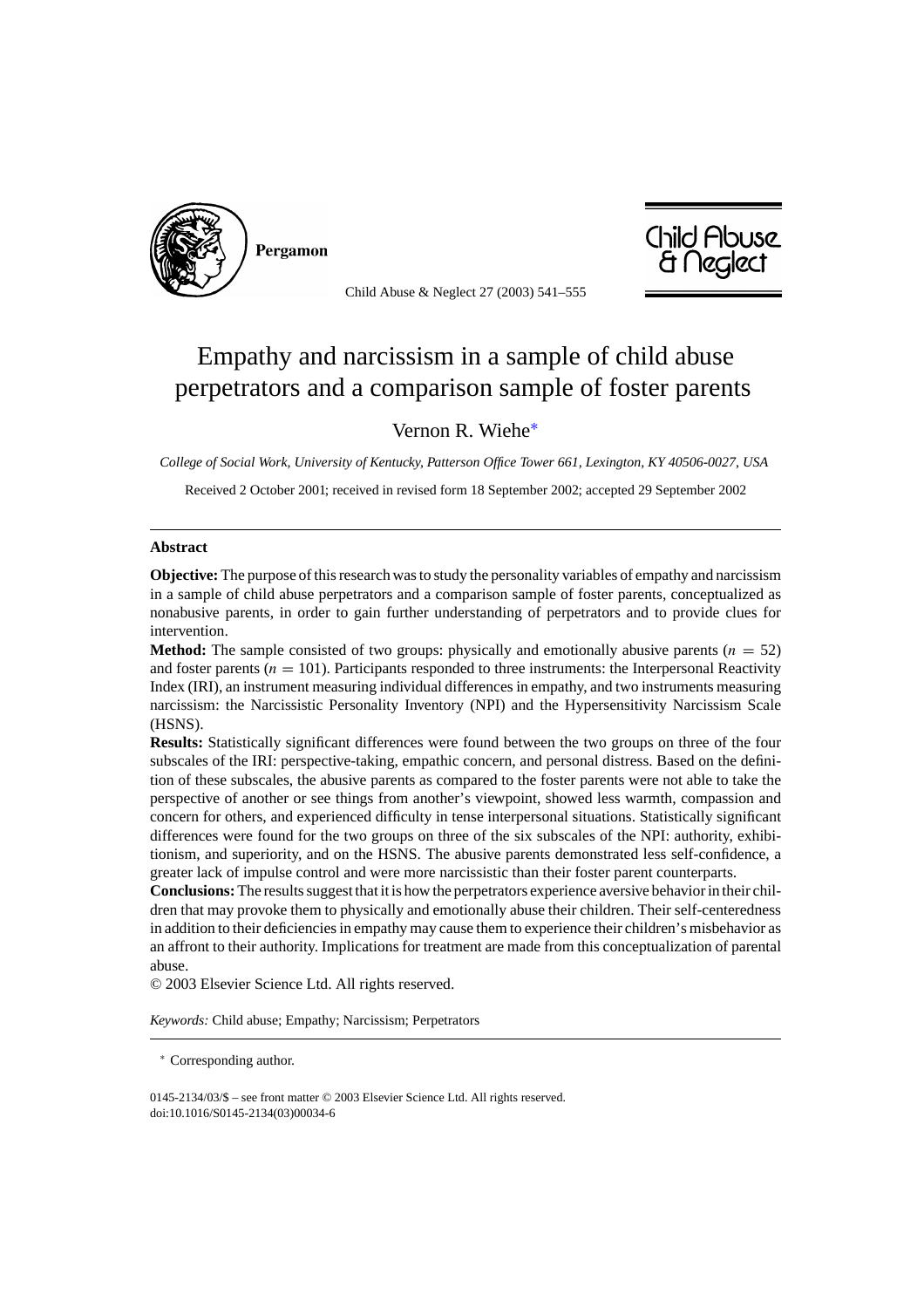#### **Empathy and narcissism in child abuse perpetrators**

Several paradigms have been suggested for understanding child abuse. Although child abuse initially was viewed from a unidimensional perspective, more recently multicausal or mutlidimensional models have been proposed and tested taking into account the diversity of factors related to this societal problem. One such model with empirical support suggests that child abuse must be viewed from the perspective of: (1) factors associated with individual parents; (2) factors related to the family as a social system; and (3) social/cultural factors impacting on the family unit ([Wiehe, 1996\).](#page--1-0) [Wolfe \(1999\)](#page--1-0) proposed a model comprised of research on psychiatric characteristics of the perpetrator, psychological characteristics of the perpetrator, and ecological factors. An earlier paradigm of parent-child abuse [\(Belsky, 1980\),](#page--1-0) based on Bronfenbrenner's concept of the division of ecological space [\(Bronfenbrenner, 1977,](#page--1-0) [1979\),](#page--1-0) suggests that child abuse be studied at four levels: (1) ontogenic development; (2) the microsystem; (3) the exosystem; and (4) the macrosystem. Ontogenic development is defined as the traits and characteristics of the individual parents and their contribution to the parenting process. The microsystem represents the family setting or the immediate context in which the abuse occurs. Formal and informal social structures; for example, the neighborhood, workplace, and social support systems, form the exosystem. The macrosystem is comprised of the cultural values and belief systems that impact on the parents in their parenting role [\(Belsky,](#page--1-0) [1980\).](#page--1-0)

Each of these paradigms reflects the complexity of understanding child abuse. The diversity of these paradigms also calls for multiple approaches to treatment. While the family as a social system, as well as social and cultural factors impacting on the family should be studied in our attempt to understand child abuse, research also should focus on personality characteristics of individual parents or parent surrogates that impact on the abuse of a child. This research studied the personality variables of empathy and narcissism in a sample of abusive and foster parents, the latter conceptualized as nonabusive parents. This research may aid in our understanding of physical and emotional child abuse perpetrators and give us clues for treatment or intervention. (Sexual abuse is not included in the definition of child abuse in this research because additional dynamics are involved in this type of abuse.)

### *Empathy and child abuse*

Research in social psychology identifies a relationship between empathy and aggression. This research has documented that empathy serves as a mechanism for terminating aggressive behavior before injury is inflicted on the object of the aggression [\(Feshbach, 1964; Feshbach](#page--1-0) [& Feshbach, 1969; Mehrabian & Epstein, 1972](#page--1-0)). A reduction in aggressive behaviors, an increase in prosocial behaviors, and an enhancement of self-esteem resulted when a program training elementary school children to be empathic was implemented ([Feshbach, Feshbach,](#page--1-0) [Fauvre, & Ballard-Campbell, 1983\)](#page--1-0). This research suggests that empathy training for child abuse perpetrators may be an approach to stopping abuse from occurring.

Research also indicates that empathy is a significant variable in effective parenting. Studies have demonstrated a positive relationship between empathy and a variety of behaviors that parenting requires. These behaviors include being understanding, being able to give comfort,